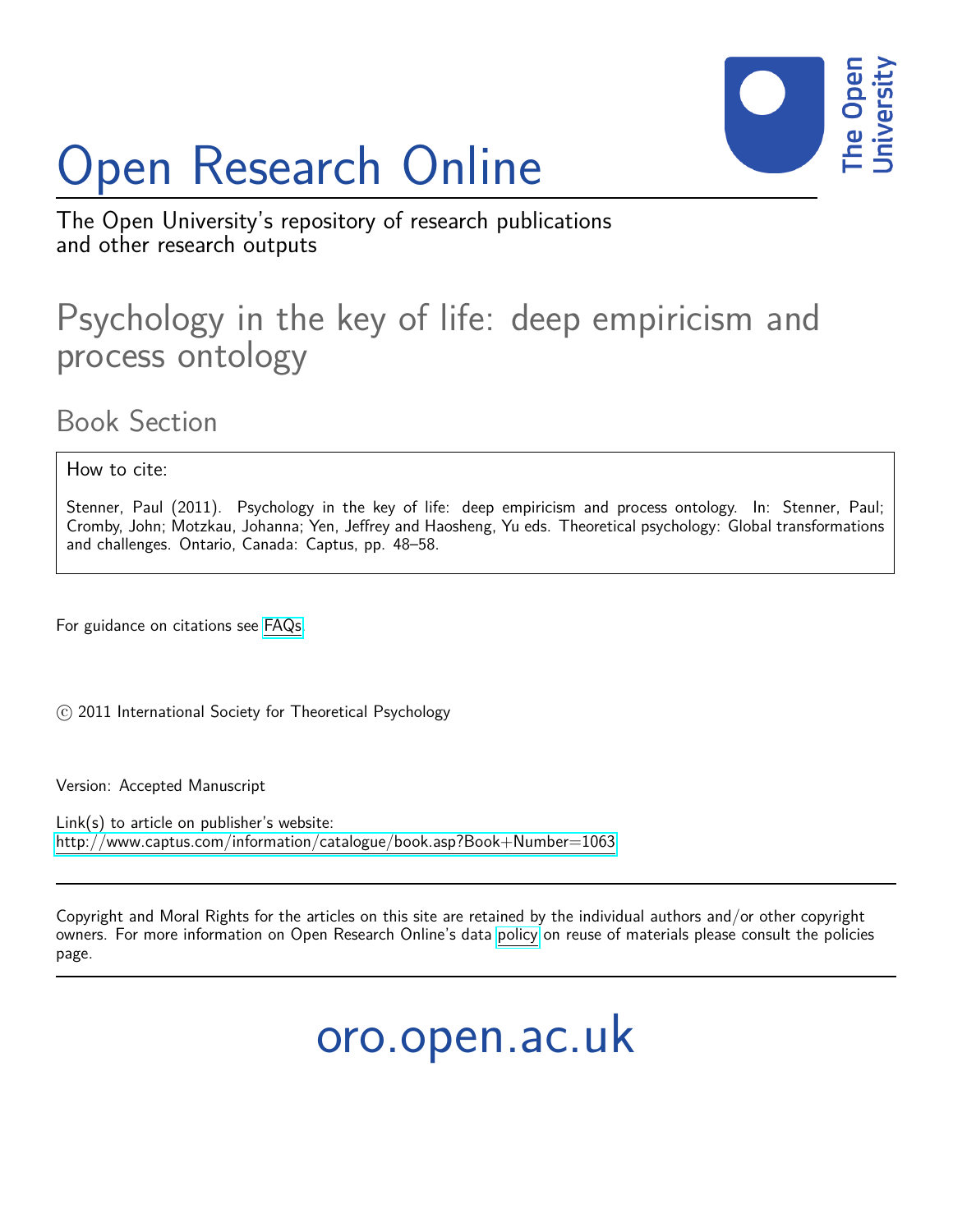#### Chapter 6

### **Psychology in the key of life: deep empiricism and process ontology**

Paul Stenner *University of Brighton, UK*

#### **SUMMARY**

This chapter sketches a contrast between a psychology in the key of life and a psychology in the key of matter. The traditional scientific methods of the latter have obscured questions of life and consciousness, but these questions can be re-opened through an engagement with the *relational process* thinking associated with figures such as Bergson, James, Whitehead and Canguilhem. To assist such a 'key change', this chapter will engage principally with the work of George Canguilhem and Alfred North Whitehead in order to articulate the importance of the conception of *life* in process thinking. In so doing I will contrast a psychology in the key of *life* (which assumes a unitary cosmology and places emphasis on a virtual future in process of actualisation) with a psychology in the key of *lifeless matter* (which assumes a bifurcated cosmology and limits itself to efficient causality from the past).

#### **INTRODUCTION**

Why the phrase 'psychology *in* the key of life' rather than, say, 'psychology *as* the key of life'? Rather than viewing the discipline of psychology as a key that might unlock the door to a better life, the intention is to evoke a key in the sense of a scale of musical notes that starts with a particular note. The idea, of course, is borrowed from Stevie Wonder's famous record *Songs in the key of life.* A musical key *characterizes* a piece of music, which in turn can be said to *exemplify* that key. A psychology in the key of life would thus exemplify 'life' and be characterized by it, whatever 'it' might be. Furthermore, as Johanna Motzkau points out in her chapter in this volume, the experience of a musical key concerns what happens *between* the notes in a scale in the process of their sounding together, and thus draws our attention to the dynamics of resonance, difference and contrast at play in even the most routine of musical experiences. Susanne Langer's (1942) book *Philosophy in a new key* is another influence here. Drawing inspiration from her great teacher and friend Alfred North Whitehead, Langer argues that the philosophy of the "coming age" will be organized by a new theme and will take the power of *symbolism* as its cue in much the same way as a former epoch took the finality of sense-data as its cue: "In the fundamental notion of symbolization… we have the keynote of all humanistic problems. In it lies a new conception of "mentality," that may illumine questions of life and consciousness, instead of obscuring them as traditional "scientific methods" have done" (Langer, 1942, p. 25). We can detect in this quotation a third sense of the word 'key' that shades into the other two. Something is key if it is crucially *important* or *vital* (as in a phrase like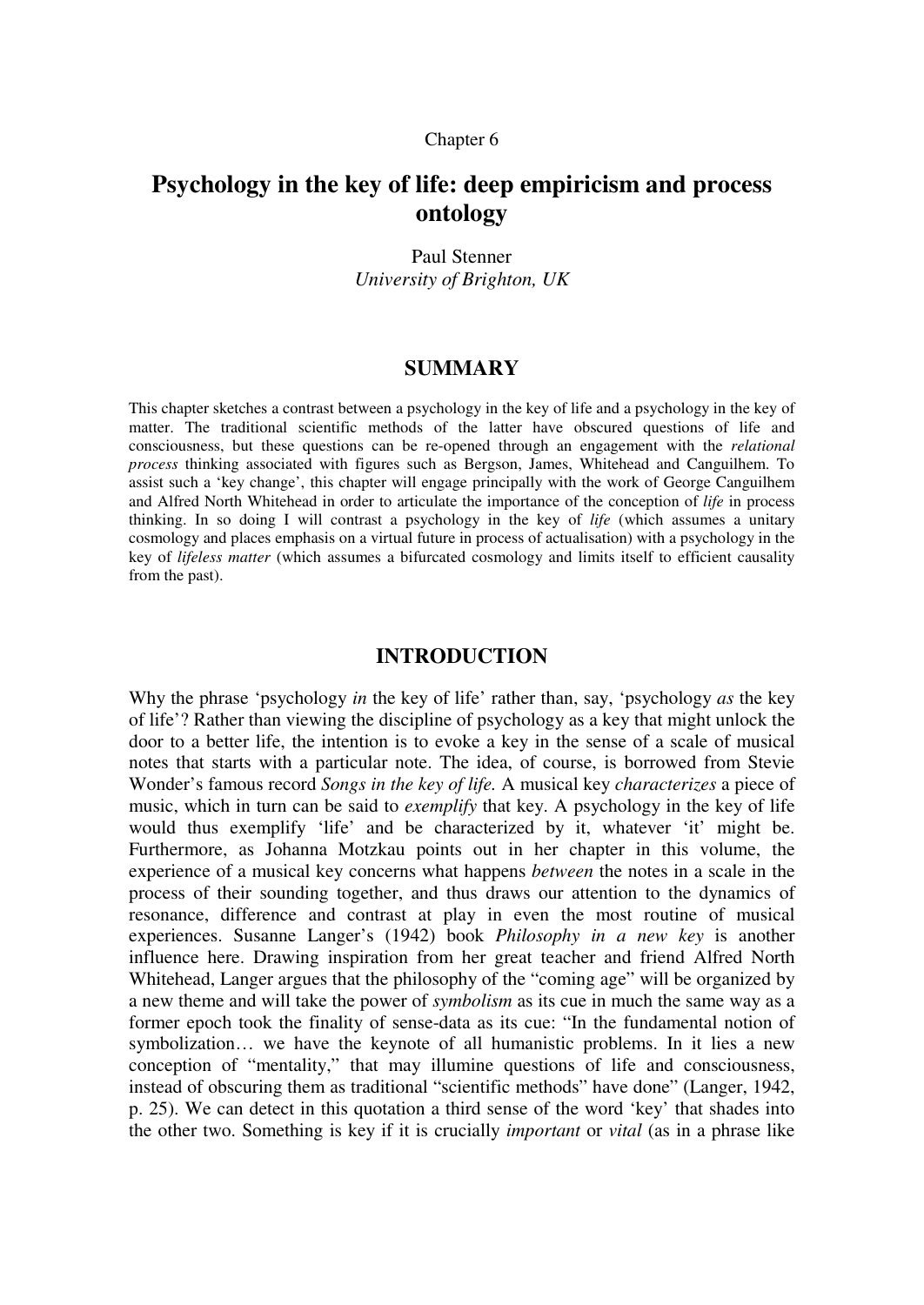'psychology is key to life'). Indeed it is this combination of *importance* and *life* that reverberates in the word 'vital', that derives from the Latin word for life.

 If traditional "scientific methods" have obscured questions of life and consciousness, then it is vital that a serious discipline of psychology changes key and discovers a different approach. The *relational process* thinking associated with figures such as Nietzsche, Bergson, James, Dewey, Whitehead, Canguilhem, Langer, Deleuze, Weber and Stengers holds out much promise for such a key change (cf. Riffert and Weber, 2003; Brown and Stenner, 2009). Process thinking was at the core of some of the early variants of psychology that were almost extinguished by the behaviourist and cognitive revolutions (Dewey, for instance, quit psychology horrified by its preoccupation with aping natural science, and James had similar feelings). In what follows I wish to point to the importance of the conception of *life* in process thinking and particularly in the philosophy of Whitehead. I will draw upon the work of George Canguilhem to clarify some of these ideas. In so doing I will contrast, albeit at a necessarily general theoretical level, a psychology in the key of *life* with a psychology in the key of *lifeless matter.* Two contrasts are particularly noteworthy here. Where the latter assumes a cosmology fundamentally bifurcated into matter and thought, the former stresses the ultimate immanent unity of a self-grounding plural universe characterised by self-generating creativity. Where the latter limits itself to a concern with efficient causality from the past, the former places emphasis on a virtual future in process of actualisation.

#### **SCIENCE IN THE KEY OF MATTER, SCIENCE IN THE KEY OF LIFE**

The classical science we have inherited from the  $17<sup>th</sup>$  Century labors of figures such as Newton and Descartes is not a science in the key of life. The simple reason is that life as such is excluded from such classical science as precisely an *exception* to the laws of nature. As has been made clear by a number of prominent authors since Whitehead and Koyré, the Newtonian mechanistic understanding construes nature as a giant automaton composed of nothing but matter in motion. The processes of nature, as Prigogine and Stengers (1984) describe at length, are viewed as fully deterministic and as reversible. Classical science is thus a *science in the key of brute stuff* or, perhaps more elegantly, a *science in the key of matter.* The routinely observable irreversible, self-organizing and often far from deterministically predictable characteristics of life are thus an exception to the laws of nature when science is played out in this key. The serious student of life processes is thus left with two main options. The first is simply to dismiss or ignore such features as illusory (e.g. as 'secondary qualities' revealing the knowledge-limits of the knower). The second option is to speak up for the reality of such irreversible, selforganising and unpredictable characteristics, and thus to suggest the limited adequacy of the project of a science in the key of matter.

It is at this juncture that we must encounter the enduring theme of *vitalism*. Vitalism, viewed in relation to this dilemma, is less a residual form of mysticism than a meaningful response, on the part of those dealing with life processes, to the limits of mechanistic materialism. Monica Greco (2005) points out that some of the more interesting proponents of vitalism construe it less as a positive doctrine than as a critical attitude. Henri Bergson, for example, wrote in *Creative evolution* that "the 'vital principle' might indeed not explain much, but it is at least a sort of label affixed to our ignorance, so as to remind us of this occasionally, while mechanism invites us to ignore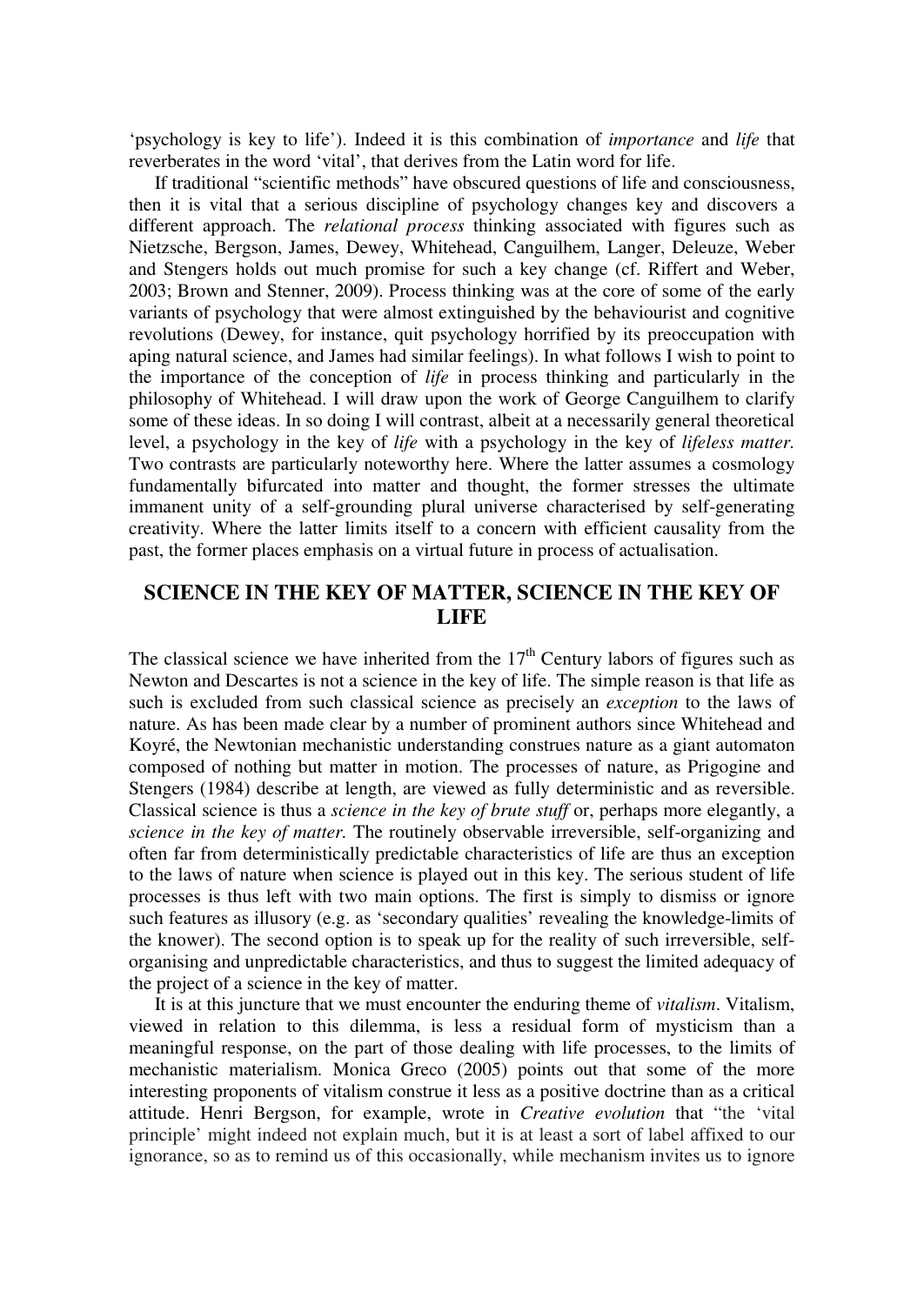that ignorance" (Bergson, 1911, p. 42 cited in Greco, 2005). Likewise, George Canguilhem, a philosopher of science who specialized in the life sciences, speaks of vitalism as "an imperative rather than a method, and more of an ethical system than a theory" (quoted in Greco, 2005, pp. 17-18). In speaking up for what is excluded from mechanistic materialism, Canguilhem advocates a kind of imperialism of biology, suggesting that biologists shed their modesty and universalize their experiences. In our terms, this is effectively to call for a science in the key of life. Since Canguilhem's suggestion is likely to clash with some of the cherished assumptions of both mainstream psychology (which often takes for granted an inadequate concept of organic life) and critical psychology (which is often hostile to biological modes of thought), we will now examine it in a little more detail.

 Canguilhem developed many of these ideas in his books *The normal and the pathological* (1991) and *Knowledge of life* (2008). He insisted that the difference between health and illness does not map onto the difference between the normal and the pathological. Core to this argument was his distinction between being normal and being normative. The characteristic of a normative and healthy organism is not merely to adapt to its environment but to adapt that environment to itself and to be able to respond to challenges in a flexible way. That is to say, a normative organism is more or less able to set its own norms. Given the importance of this idea to any psychology in the key of life, it is worth quoting Canguilhem (1994, pp. 351-352) at length:

[b]ehind all apparent normality, one must look to see if it is capable of tolerating infractions of the norm, of overcoming contradictions, of dealing with conflicts. Any normality open to possible future correction is authentic normativity, or health. Any normality limited to maintaining itself, hostile to any variations in the themes that express it, and incapable of adapting to new situations is a normality devoid of normative intention. When confronted with any apparently normal situation, it is therefore important to ask whether the norms that it embodies are creative norms, norms with a forward thrust, or, on the contrary, conservative norms, norms whose thrust is toward the past.

Canguilhem's account thus associates normativity with a surplus of vital possibilities, and hence with a future-oriented capacity for creativity, flexibility and norm-setting (Greco, 2005; 2009). Interestingly, Canguilhem applies a similar mode of thought when scrutinizing the discipline of psychology. In an article entitled *What is psychology?* (Canguilhem, 1958), he takes issue with the conception of psychology as a science of passive reactions and behaviour, suggesting that the discipline takes for granted an inauthentic normality devoid of normative intention. The basic assumption of such psychology, for Canguilhem, is that the nature of the human being is to be a tool whose vocation is to be assigned its proper task. Such a psychology will fall short of genuine science so long as it embodies an impoverished understanding of human capacities based around the norms of (i.e. *normed by*) modern industrial systems. Canguilhem's questions always point to the future that a genuine normative intention would thrust towards. What is it, he asks, that lures psychologists into construing themselves as instruments of the instrumentalization of human nature? To know a *normative* entity, he suggests, is to know what it *aims at*. Thus the question Canguilhem the philosopher must pose to psychology is ultimately "dites-moi à quoi vous tendez, pour que je sache ce que vous êtes?" ("tell me at what you aim, so that I know what you are?").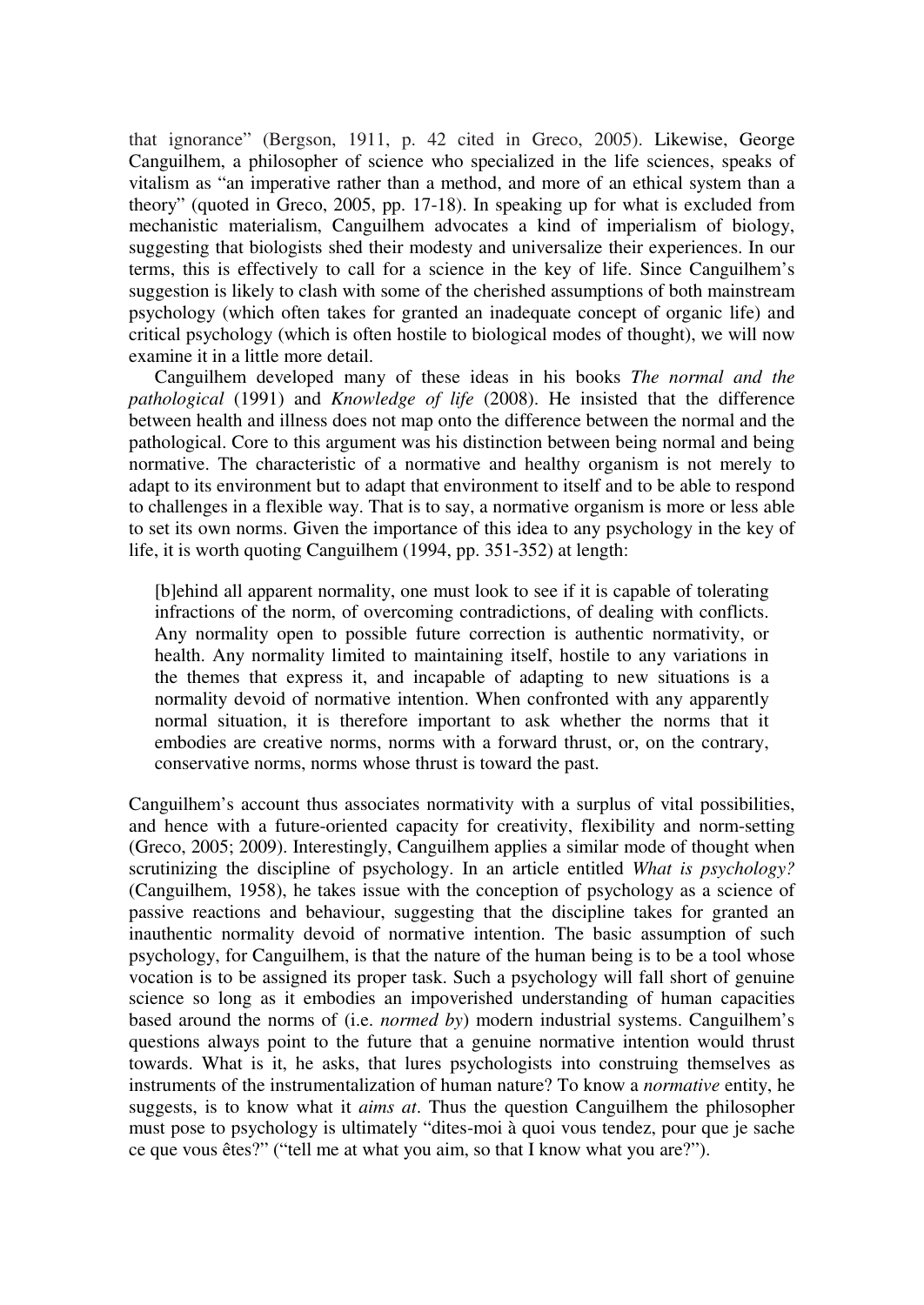In Canguilhem's thought we thus find a conception of life that is far from the forms of biological determinism that are usually the subject of critique by critical psychologists. Against the common claim that psychology is normative and reductive *because* it is too enamoured with the biological sciences, Canguilhem would retort that psychology *does not draw enough inspiration from biology*. As Steve Brown and I put it in *Psychology without foundations*, psychology fails to appreciate the complex nature of biological modes of normativity. Rather than restrict the conception of human nature to "a few norms which are selected for their ideological resonance with modern governmental practices", a properly scientific psychology would "multiply and proliferate normative criteria" (Brown and Stenner, 2009, p. 161) to express the creative powers of the human organism.

 A key problem for the discipline of psychology as it has emerged in the North Atlantic regions, however, is its divided or split character. Canguilhem showed clear awareness of this problem in his 1958 article when he asked if the relation between human language and society and that of animals is to be viewed as a continuity or as a rupture. Crudely speaking, there are those who, in various forms, view psychology as a laboratory science no different in kind from any other natural science, and then there are those who, in equally various forms, advocate a different paradigm that takes account of issues of meaning and the irreducibly social nature of human individuality. In the context of a science in the key of matter that assumes that mental functionings must be excluded from the concept of nature, this split character appears somewhat inevitable. The natural science paradigms of psychology thus tend to look towards biology for a positive model whilst the critical paradigms tend to turn towards the social sciences and humanities. Critical psychologists thus tend to assume a *rupture* (a radical discontinuity) between animal and human organization, and therefore consider the application of biological modes of thought to psychology as the root problem. There has been a tendency to argue instead for social models, and the main keynote has been that of the *text* (Curt, 1994). Engagement with biology is apt to be associated, often with very good reason, with biological determinism.

 Whilst these long enduring positions are perfectly understandable, they give rise to problems. Effectively, we perpetuate a bifurcated conception of nature and personhood in which notions of creativity, aim, value, feeling, symbolism and subjectivity are associated with a non-biological sociality and in which biology is associated with a purely materialistic realm of mechanistic causality. In rejecting this bifurcation of nature, process thinking re-opens and re-values the relation of psychology to biology. It thus raises once again Canguilhem's proposition that in fact psychology – whether critical or mainstream - has not drawn enough inspiration from biology *adequately conceived*. Theoretically sophisticated attention to the nature of life suggests, as we have hinted, that biological modes of normativity are far from deterministic and mechanistic. Compared to physical and chemical activity, organic life is a domain of great novelty and creativity, but the novelty and creativity apparent at the organic level can pale into insignificance when compared with human psychic and societal phenomena. A psychology in the key of life that questions the bifurcation of nature into discrete realms of 'matter' and 'meaning' must therefore pose a challenge both to mainstream experimental psychology and to received critical psychology. To help to meet this challenge, in the following section we will extract some conceptual resources necessary to a psychology in the key of life from Whitehead's process philosophy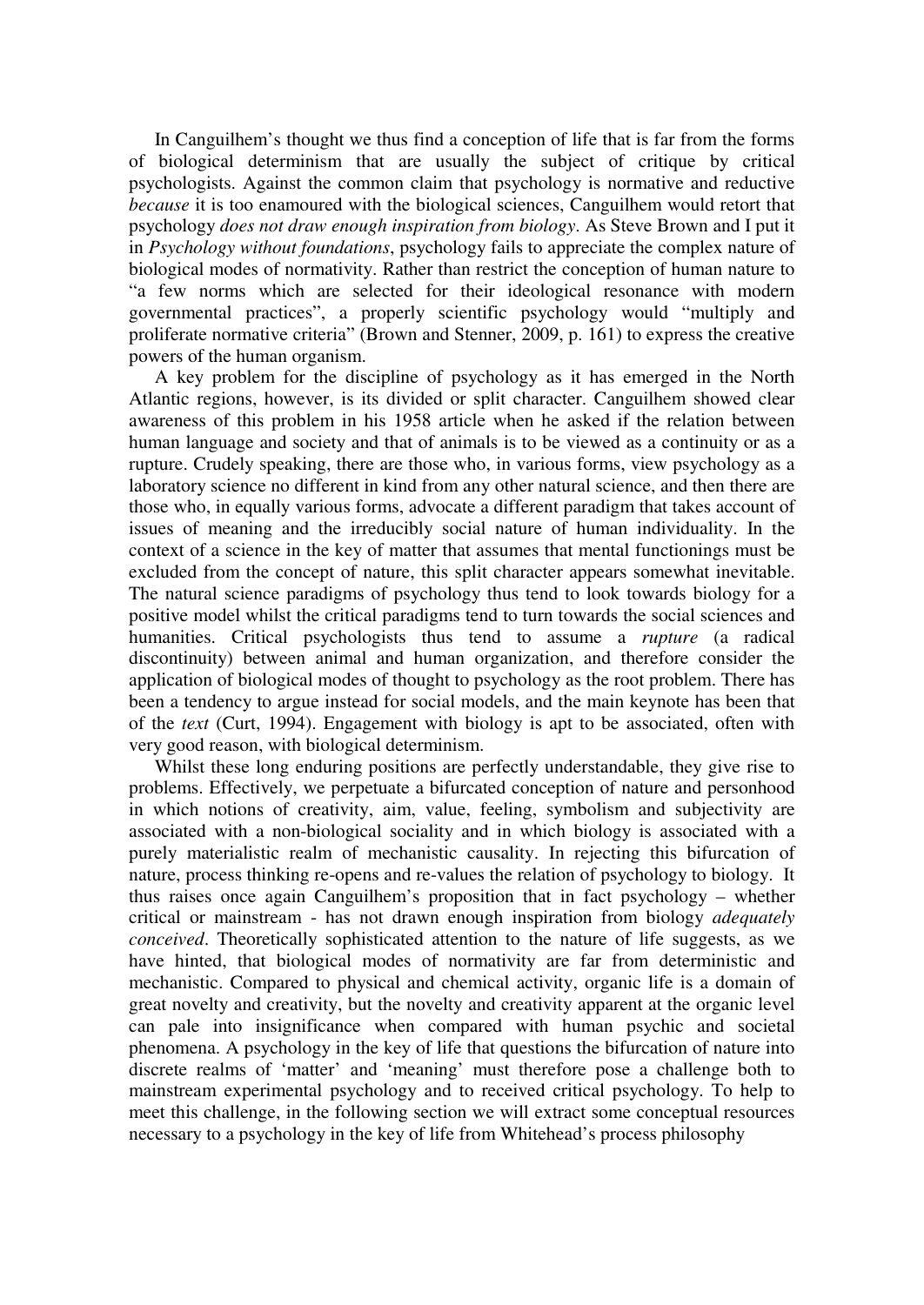#### **WHITEHEAD'S PHILOSOPHY OF ORGANISM**

Whitehead's (1861-1947) process philosophy is also called a *philosophy of organism*. Like Canguilhem, who hoped to *universalize* biology, Whitehead offers a philosophy which aims to place a notion of the living organism rather than brute physical materiality at the core of an understanding of the universe, including the physical universe. In this sense, it is a philosophy in the key of life.

Whitehead's knowledge of physics and particularly his pre-emption of, and engagement with the relativity and quantum theories led him to reject as unfounded the idea of a science in the key of matter. That is to say, he rejected the idea that the universe can ultimately be boiled down and explained in terms of irreducible bits of matter. To put it bluntly, Whitehead is a key figure in a line of thought that replaces 'stuff' with *events*. In *Science and the Modern World,* for instance, Whitehead states that:

a theory of science which discards materialism must answer the question as to the character of … primary entities. There can be only one answer on this basis. We must start with the event as the ultimate unit of natural occurrence... accordingly, a non-materialistic philosophy of nature will identify a primary organism as being the emergence of some particular pattern as grasped in the unity of an event (1926/1985, pp. 129-130).

Thus, in 1926, Whitehead had clearly in mind an organismic philosophy of the event in which the 'atomic' units of natural occurrence are thematized as *primary organisms*. A primary organism is an event that *patterns* multiple data into a concrete unity. In the following years Whitehead developed and refined this idea of a *cell theory of actuality*  at the core of his philosophy of organism. In *Process and Reality* (1927/8)*,* for instance, he preferred to refer to these primary cellular atoms of natural occurrence as *actual entities* or *actual occasions*. He described the process through which an actual occasion/entity grasps and patterns its 'data' as a process of multiple *prehensions*. The occasion actualizes itself either through negative prehensions (whereby potentials are excluded from actualization) or through positive prehensions (where possibilities are in fact actualized). Whitehead describes such positive prehensions as *feelings*.

The many available data are thus *felt,* but the occasion as 'feeler' does not pre-exist its prehensions. Rather, and importantly, the actual occasion comes into being *through*  or *by way of* its feelings. An actual occasion is thus a *process* and it is neither describable nor understandable in terms of a morphology of 'stuff' or in terms of a grammar of subject and predicate (the feelings are not felt *by* a pre-given subject). We have described this as a *relational* process theory because a feeling is precisely a relationship (Brown and Stenner, 2009). More precisely, feelings are operations which effect a transition from the objectivity of data (the universe as already actualized and hence available for feeling) to the subjectivity of the actual occasion in formation (the universe *felt* as a unity in that moment of actuality). Subjectivity is thus not separated from objectivity in Whitehead's philosophy. Rather, subjectivity is the *becoming* of objectivity, and feeling is the process by which objectivity passes momentarily into subjectivity. The subject objectifies its many data into a new pattern. In Whitehead's (1927/8, p. 309) hands, therefore, the theory of *organism* (also called 'organic realism') is a quantum theory of the connective ordering of flows of actual occasions / entities: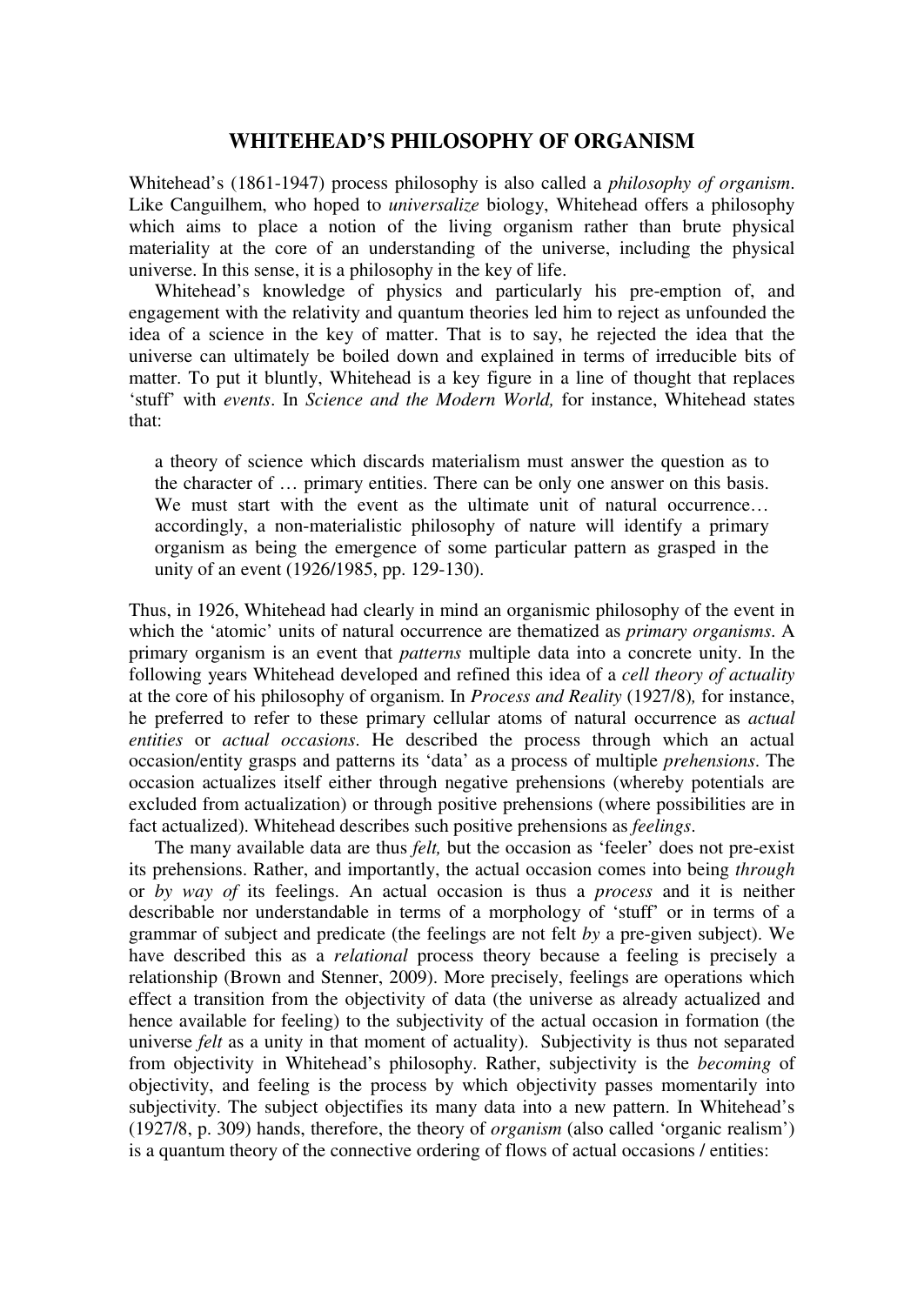Such a change of thought is the shift from materialism to organism, as the basic idea of physical science… the change from materialism to 'organic realism'… is the displacement of the notion of static stuff by the notion of fluent energy… It is also conditioned by 'quantum' requirements… All things are vectors… All flow of energy obeys 'quantum' conditions.

In the philosophy of organism, the familiar enduring entities of the world – such as rocks, trees, dogs and conversations - are temporally and spatially structured assemblages, or societies, of such 'cellular' occurrences (cf. Stenner, 2008). It is thus crucial to distinguish the *primary organisms* (actual occasions) from the recognizable things that endure. These recognizable things that endure are higher order compositions of the 'cells' or primary organisms. A given enduring being is thus always a nexus or society of actual occasions: a more or less organized assemblage of many actual entities. To put it in the form of a slogan, the *things that occur are prior to the things that endure*. This constitutes a profound reversal of the classical 'materialist' science that had assumed that the things that endure come before the things that occur. From Whitehead's perspective, a classical science in the key of matter is simply wrong, and is sustainable after the quantum and relativity revolutions only on the basis of a studied ignorance. As Isabelle Stengers (1999) puts it, this generalization of a biological mode of thought requires a "radical reorganization of what it means to describe nature". From now on, physicists no less than biologists must come to recognize that their subject matter is organismic: i.e. is characterized by endurances in the organized flow of a multiplicity of actual occasions, themselves *pattern producing* primary organisms. Endurance is no longer something that can be taken for granted, but is something that demands explanation.

 An actual occasion is always a fusion of what Whitehead would refer to in *Modes of thought* (1938) as 'experience' and 'expression'. The word 'experience' points to the subjective process whereby data are prehended or felt in the course of an actual occasion, and the word 'expression' points to the objective product of that process. To put it differently, the expression is therefore the *pattern* that results from the experiential process of *patterning.* Whether one is dealing with the physical activity of electrons, the organic activity of a living creature or the sociological activity of a stream of communication, this activity can be analyzed in relation to notions of experience (composed of positive and negative prehensions) and expression proper to actual occasions. This proposition obviously entails a concept of experience that incorporates far more than the conscious experience of human beings. A feeling, for example, need not be *conscious*, and in fact only very complex high-grade organisms are capable of consciousness. Experience, to repeat, is something more like the *prehension and patterning of objects in the process of an event*. Experience thus ought not to be split off from objective reality (i.e. from expression) since, in Whiteheadian thought, it is the very *becoming* of the objective reality to which its expression is a contribution. Conscious human experience and expression would thus be one particularly refined and complex member of a much broader set. It is this extension of the concept of experience that, in our interpretation, forms the core of *deep empiricism* (Stenner, 2008; Brown and Stenner, 2009; see also Malone-France, 2007).

#### **WHITEHEAD ON LIFE**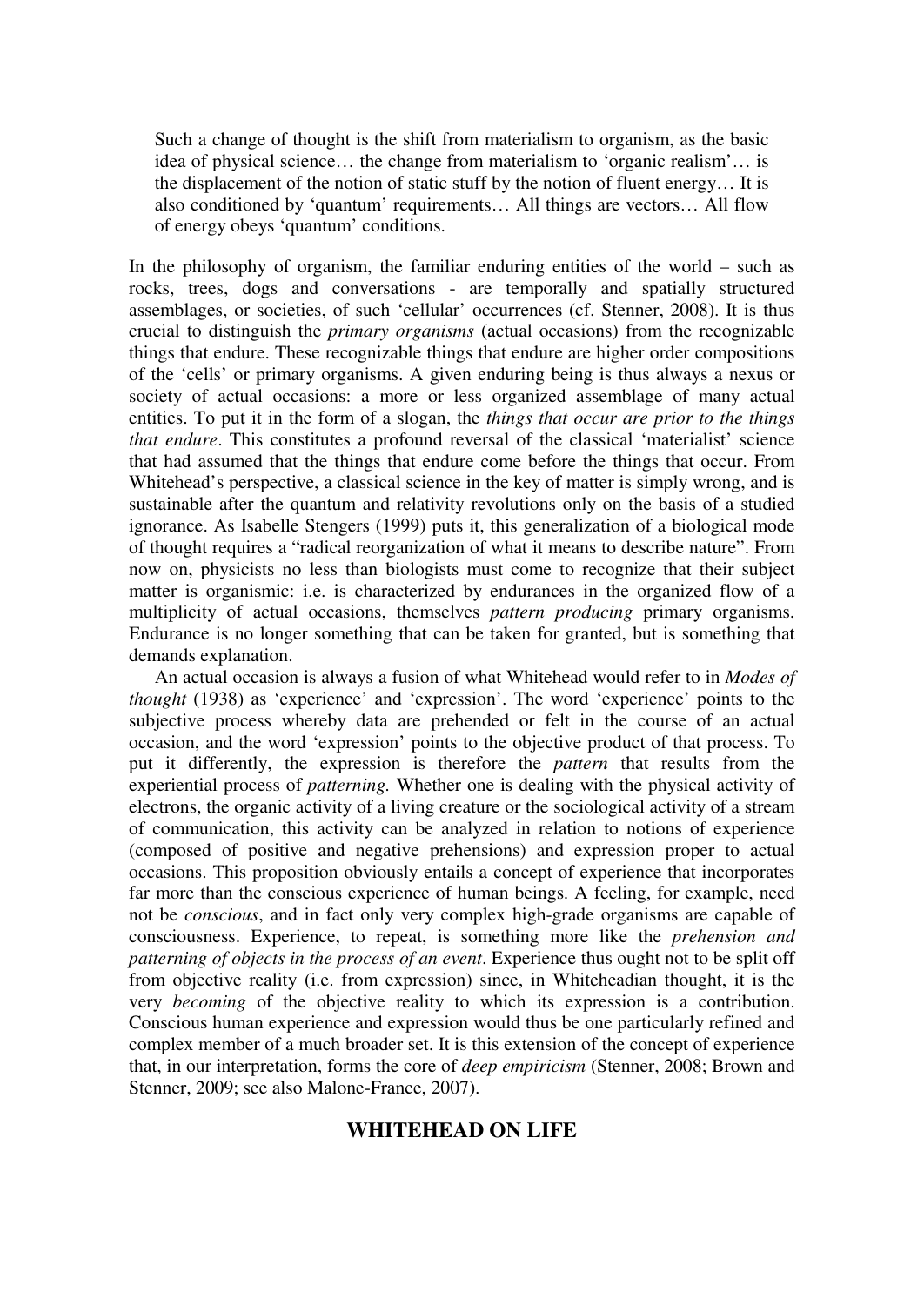A key problem of the materialistic tradition rejected by Whitehead is that it expels the notion of experience – and hence value, subjective aim, feeling and life - from the concept of nature. Another way of putting this is to say that the focus is purely upon publically available *expressions*. But these actualities are not understood to be expressions of anything, since the notion of experience has been excluded. We are thus left with an incomplete and dissatisfying form of materialistic determinism. When this way of thinking and acting is imported into psychology we are left with a psychology in the key of matter, with its emphasis on the repetitions of causal laws. This way of thinking is then compounded by the ideological circumstances of the societal application of psychology (Danziger, 1990). As it did in biology (by way of the concept of vitalism), this way of thinking soon calls into being its idealistic antitheses, as when forms of psychology emerge that ally themselves with the social rather than the natural sciences. In short, a science in the key of matter inevitably generates a bifurcated understanding of the universe in which issues of experience, subjectivity, aim and value are split or cordoned off from issues of fact, matter, and law. A science in the key of life, by contrast, starts with the assumption of a unified nature. That is to say, there is an assumption of a nature unified in relation to the key of life: a nature characterized by, and exemplifying, life.

 But how to characterise 'life'? A key implication of the unified position sketched above is that there can be no absolute 'hard and fast' distinction between the living and the non-living or, for that matter, between the organic and the psychic or between the psychic and the social. We must agree with Victor von Weizsäcker's statement that "it is clear… that the boundaries between the living and the inanimate are not verifiable either in time or in space, in a dynamic or in a causal sense" (1949, cited in Greco, 2009, p. 36). Or as Whitehead put it, "life cannot be a defining characteristic" (1927/8, p. 104). We should not be looking for some definite content such as some additional structure or some bit of spirit, for instance, that might animate an otherwise material universe and hence distinguish the living from the non-living. Insisting that no hard and fast distinction can be made, however, is not the same as denying the value of drawing distinctions. Such distinctions can and must be made, not least, as Erwin Schrödinger (1990, pp. 3-4) put it in his book *What is life?*, because of the "obvious inability of present-day physics and chemistry" to account for "the events *in time and space* which take place within the spatial boundary of a living organism". Such distinctions, however, will not be construed as absolute and, equally importantly, serious attention will be directed to the *space between* such distinguishable forms of organization.

 We are here touching upon a contrast between the notion of *continuity* implied by the concept of a non-bifurcated universe that is in some sense an immanent unity, and the notion of *discontinuity* implied by the idea that the universe is nevertheless highly diverse and *plural* in composition. If the principle of unity or immanent continuity is that all existent reality is "composed of organisms enduring through the flux of things" (Whitehead, 1926/1985, p. 251), then on this basis Whitehead distinguishes between the "low type of organisms" such as molecules and crystals that are studied by the physical sciences, and the "higher types" in which what we ordinarily call "life" appears. The low organisms are assemblages that "exhibit a massive and complete sameness". They have achieved a self-identity that dominates their whole physical life. It is this repeated mass sameness of experiences and expressions - in which one cellular 'occasion' prehends and patterns its data in much the same way as its contemporaries, precursors and successors - that gives rise to the laws of physics. The higher types of society or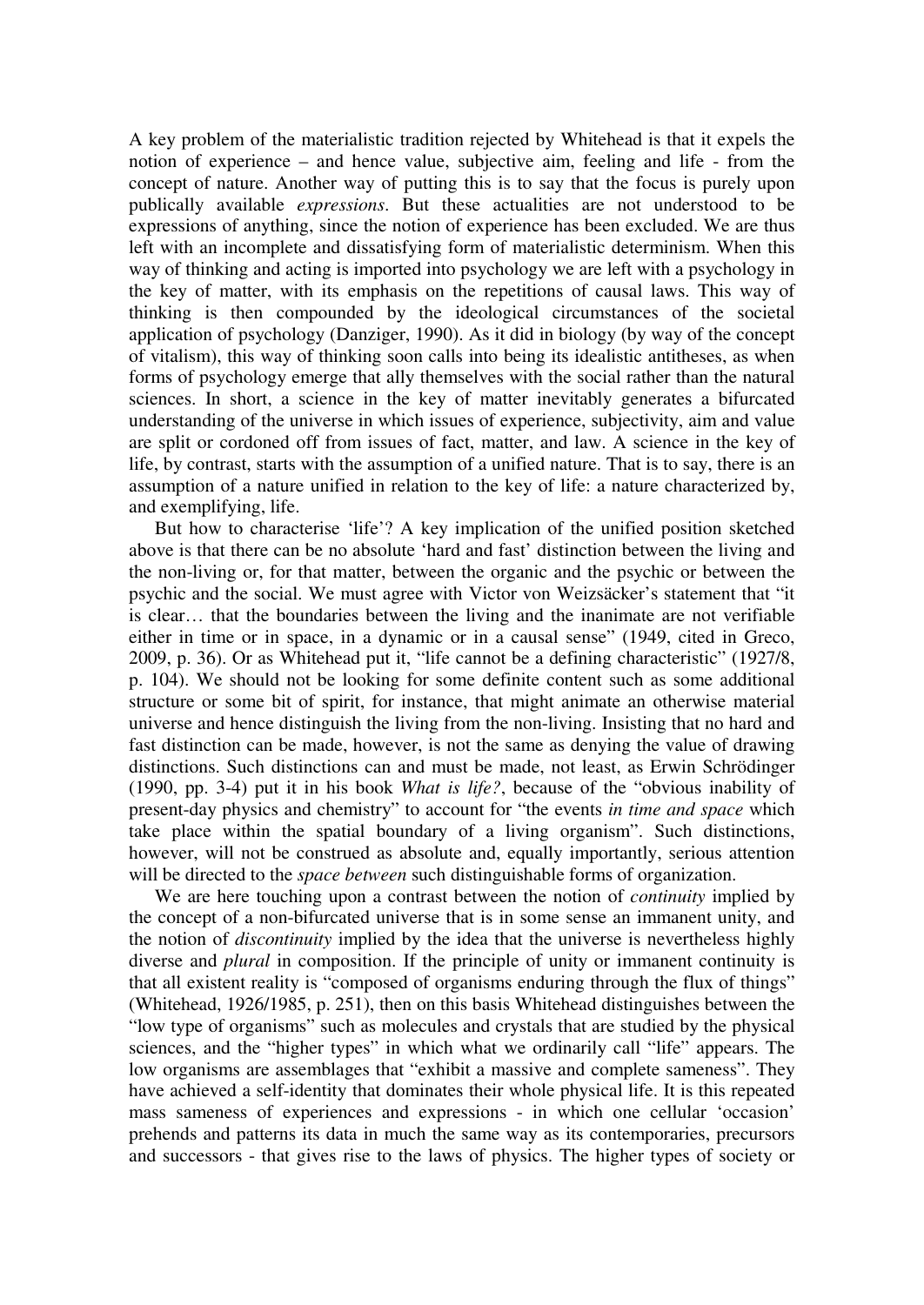organism, by contrast, are more complex and variable, and their enduring pattern is more abstract and precarious. The higher types, for example, both presuppose and, to some extent, *include* the lower types within their structures. A living cell, for example, is a structured society of occasions that includes within it a multiplicity of subordinate societies composed of non-living molecules arranged in more or less intricate structural patterns. The molecular features of the lower type of society we call a molecule endure independently of the social environment provided by the society we call a living cell. That is to say, a molecule is a molecule whether it is a part of a living cell or not. Nevertheless, as described by Schrödinger, the actual occasions that occur inside a living cell include features that do not occur outside of it. The molecules inside a living body thus do not conform to those physical laws that apply strictly to inorganic societies, but rather exhibit "certain peculiarities of behaviour not to be detected outside" of it.

 In sum, this distinction between lower and higher types rests on a difference between highly stable organisms which exhibit robust stability and more complex organisms that are correspondingly less stable. These observations come as a challenge to certain forms of neo-Darwinian thought which consider the evolution of life under the header of *survival*. For Whitehead, it is a profound misunderstanding to consider life purely in terms of survival or what he calls the *art of persistence*. Life itself, he points out "is comparatively deficient in survival value. The art of persistence is to be dead. Only inorganic things persist for great lengths of time" (1958, p. 4).

 Life is thus characterized less by the securing of survival than by what we might call its *in-securing*. Compared to the lower organisms, higher societies are, to repeat, characterized precisely by a relative lack of repetition, self-sameness and selfsufficiency. This is reflected in the fact that the higher societies that we associate with life require food. As Whitehead (1927/8, p. 106) puts it, "In a museum the crystals are kept under glass cases; in zoological gardens the animals are fed". Food is theft necessitated by insufficiency. That is to say, feeding entails the "destruction of elaborate societies derived from the environment". The destroyed societies that we call food are robbed of something in that they are dissolved through feeding into more simple social elements. This theft is necessitated by insufficiency in so far as the non-living structures within a living society are unstable. As long as an organism lives, it never ceases to break down, and it lives only as long as it can ensure a ready supply of food from the outside. Food is that which, when broken down, can enter into the chemical associations necessary for the work of ongoing structural repair. It is, in sum, precisely the lack of stability of a complex structure within a diverse environment that characterizes a living society or nexus.

 To put the same proposition in a positive form, what *is* afforded by the environment provided by the complex structure of a living society is an increase in the intensity of experience available to the actual occasions that compose it. "The characteristic of a living society is that a complex structure of inorganic societies is woven together for the production of a non-social nexus characterized by the intense physical experiences of its members." The difference between the lower and higher societies can thus be related to a kind of trade-off between stability or survival, on the one hand, and an intensity of experience made possible by complexity, on the other. Life, states Whitehead in *Process and reality*, is "reaction adapted to the capture of intensity, under a large variety of circumstances. But the reaction is dictated by the present and not by the past. It is the clutch at vivid immediacy" (1927/8, p. 105). An increased intensity of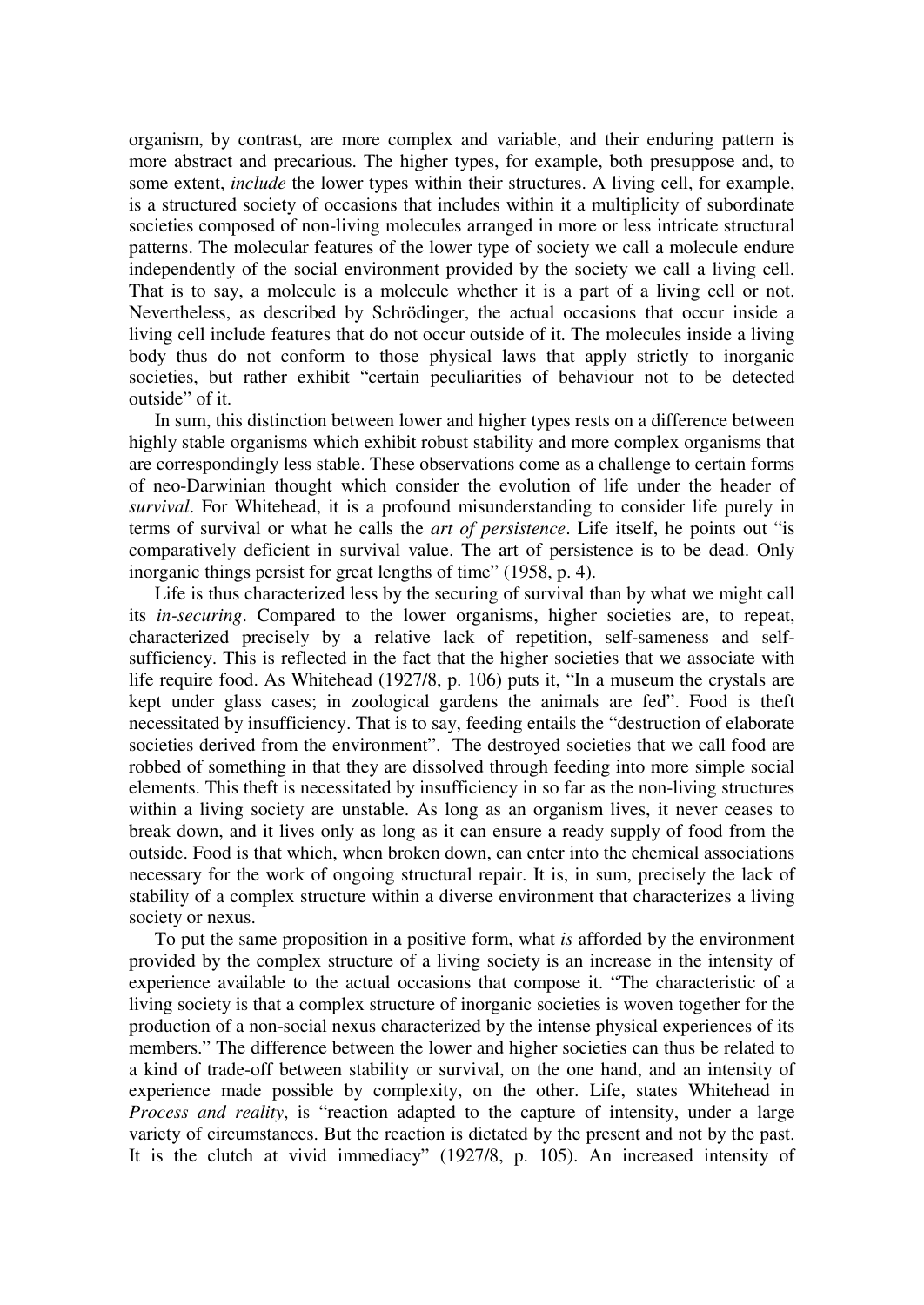experience, clutching at the immediacy of the present rather than following the insistence of the established past, affords a complex society a degree of stability amidst environmental change.

 Whitehead thus identifies life by way of a contrast, very reminiscent of Bergson, between preservation-centred tradition, habitually repeated, and intensity-oriented originality, singular and vivid. It is on this basis that Whitehead insists that life cannot be a defining characteristic. That is to say, life is nothing less than "the name for originality, and not for tradition". The key difference between a molecule or a crystal and a higher organism is thus the enhanced capacity of the latter for "originality of response to stimulus" (Whitehead, 1927/8, p. 104). Something is alive "when in some measure its reactions are inexplicable by *any* tradition of pure physical inheritance." Originality and tradition, as hinted earlier, are related not just to causality but also to time. The concept of *tradition* evokes the past because it is associated with the habits of a present that passes on in a conformal manner what is inherited from the past. The experiences of the actual occasions in question are dominated by what Whitehead calls *conformal feelings*. Their prehensions are repetitious and each one actualizes its data in effectively the same way as the precursors, contemporaries and successors that make up its non-living society. This is the efficient causality of linear cause and effect that characterized science in the key of matter. Originality, by contrast, concerns teleological causation, value and subjective aim. It evokes the creation of a novel future out of existing ingredients.

 Whitehead suggests that the problem of mating intensity with survival has been solved by structured societies by way of the *development of mentality*. Life is thus clearly associated with mentality in Whitehead's thought, and both are associated with the enhancement of originality and of the intensity of experience. It should be noted that Whitehead's concept of mentality is as broad as his concept of experience, and is by no means limited to what we call consciousness. A form of primitive mentality, for instance, is at play whenever multiplicity is objectified into something more simple and unitary, as when noise is blocked out (negatively prehended) to enable the signal of a primitive form of perception. Such noise-excluding objectification enhances the intensity of experience by channeling or *canalizing* it by way of contrasts: what can be ignored as irrelevant is ignored. Here again, Whitehead is clearly influenced by Bergson. Consider the following quotation from *Matter and memory*:

Hydrochloric acid always acts in the same way upon carbonate of lime whether in the form of marble or of chalk yet we do not say that the acid perceives in the various species the characteristic features of the genus. Now there is no essential difference between the process by which this acid picks out from the salt its base and the act of the plant which invariably extracts from the most diverse soils those elements that serve to nourish it. Make one more step; imagine a rudimentary consciousness such as that of an amoeba in a drop of water: it will be sensible of the resemblance, and not of the difference, in the various organic substances which it can assimilate. In short, we can follow from the mineral to the plant, from the plant to the simplest conscious beings, from the animal to man [sic], the progress of the operation by which things and beings seize from their surroundings that which attracts them, that which interests them practically... simply because the rest of their surroundings takes no hold upon them: this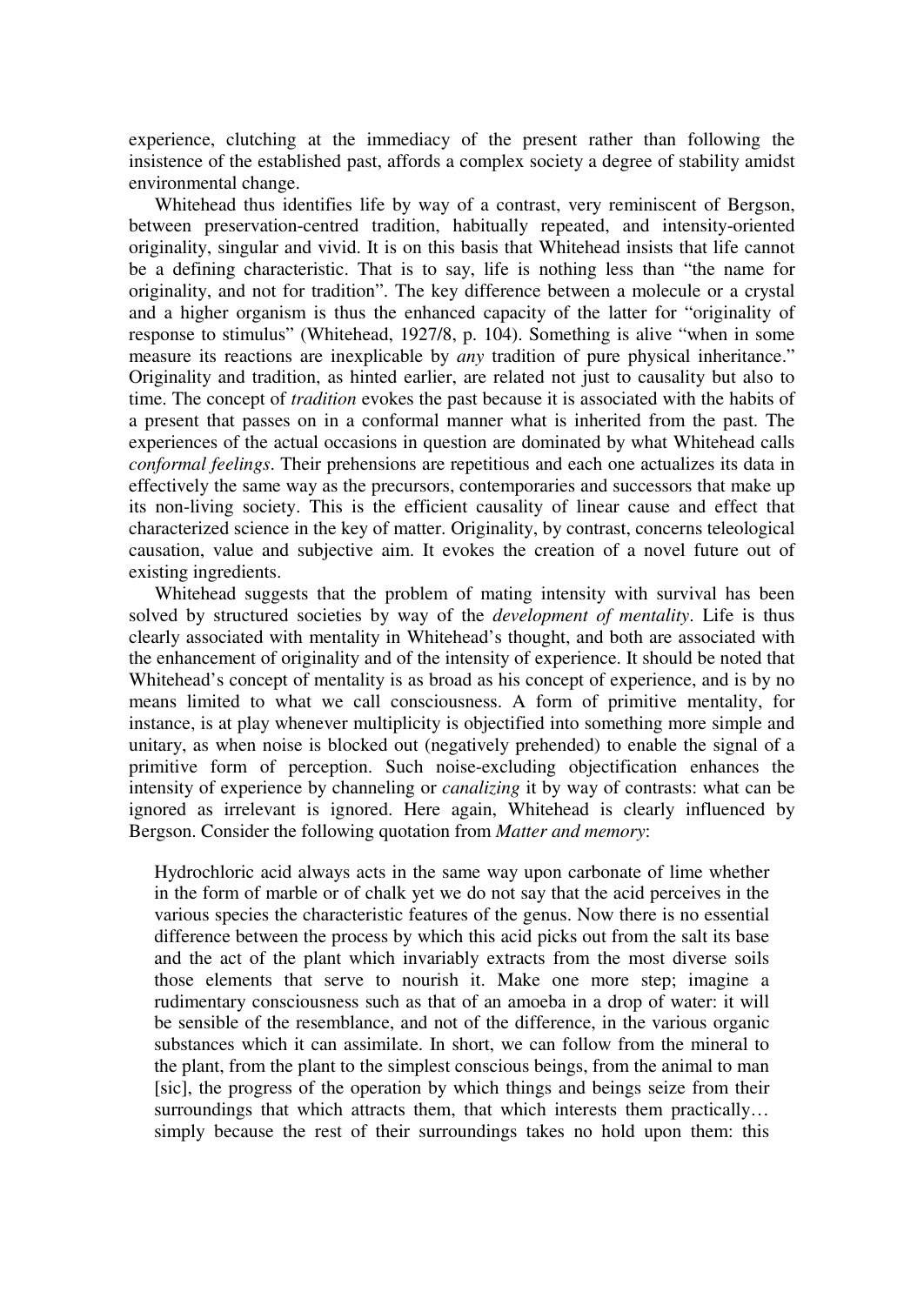similarity of reaction following actions superficially different is the germ which human consciousness develops into general ideas. (Bergson, 1991, pp. 159-160)

Rather than dealing with a simple physical repetition whereby one occasion reproduces another exactly like it, such primitive mentality *transmutes* what it receives, thus opening up the possibility of transmitting in turn something relatively novel. With such a development of mentality we are thus faced with a leap of sorts, whereby a society of occasions ascends beyond mere self-reproduction through an intensification of experience enabled by a pattern of structural complexity. A further leap in mentality is achieved whenever an organism is capable of taking the initiative of preferentially experiencing the novel elements of the environment, thus matching its actual occasions with environmental novelties.

 Unlike lower organisms, higher organisms are far from indifferent with respect to the future they are in the process of actualizing. In the difference between originality and tradition we are dealing with the difference between something active and something merely reactive, something creative and original, and something determined and derivative. In the context of such contrasts, life is literally a "bid for freedom … the gain of intensity through freedom" (Whitehead, 1927/8, p. 107).

 We are reminded once more of Canguilhem's distinction between conservative normality with its inclination towards the past, and creative normativity with its "forward thrust". Indeed, Whitehead pre-empts Caunguilhem's position in the contrast he draws in *The function of reason* between the art of persistence and what he calls the *art of life*. He sums up the art of life as a forward thrusting "three-fold urge": not just to survive but "(i) to live, (ii) to live well, (iii) to live better. In fact, the art of life is *first* to be alive, *secondly* to be alive in a satisfactory way, and *thirdly* to acquire an increase in satisfaction" (1958, p. 8).

#### **CONCLUSION**

In the course of this chapter I have merely sketched the outlines of an account of life proper to a psychology in the key of life informed by relational process thinking. In contrast to forms of psychology that are played out in a key of *lifeless matter*, such a psychology assumes: a) a unitary but pluralistic cosmology as opposed to a concept of nature as bifurcated into meaning and matter; b) the priority of occurrence over endurance as opposed to endurance over occurrence; and c) the relevance of a virtual future in process of actualisation as opposed to a sole preoccupation with efficient causality from the past. These assumptions demand that attention be given to the *art of life* as opposed to the mere art of endurance or survival. Although there is not the space to attend to the matter here, it is important to note the point that a unitary cosmology does not entail a downplaying of the pluralism associated with important *differences* to be found in nature (differences between physical, organic and conscious processes, for example, or differences between what is and what *might be*). These differences, however, are never absolute or foundational, and it becomes decisively important to attend to the mixtures, interstices, gaps, boundaries, leaps, diversions and forms of liminality at play. Life is the name for nomadic originality, and it lurks in the unoccupied territories. In its very wanderings it awaits the moment of the exception to the rule it once created: